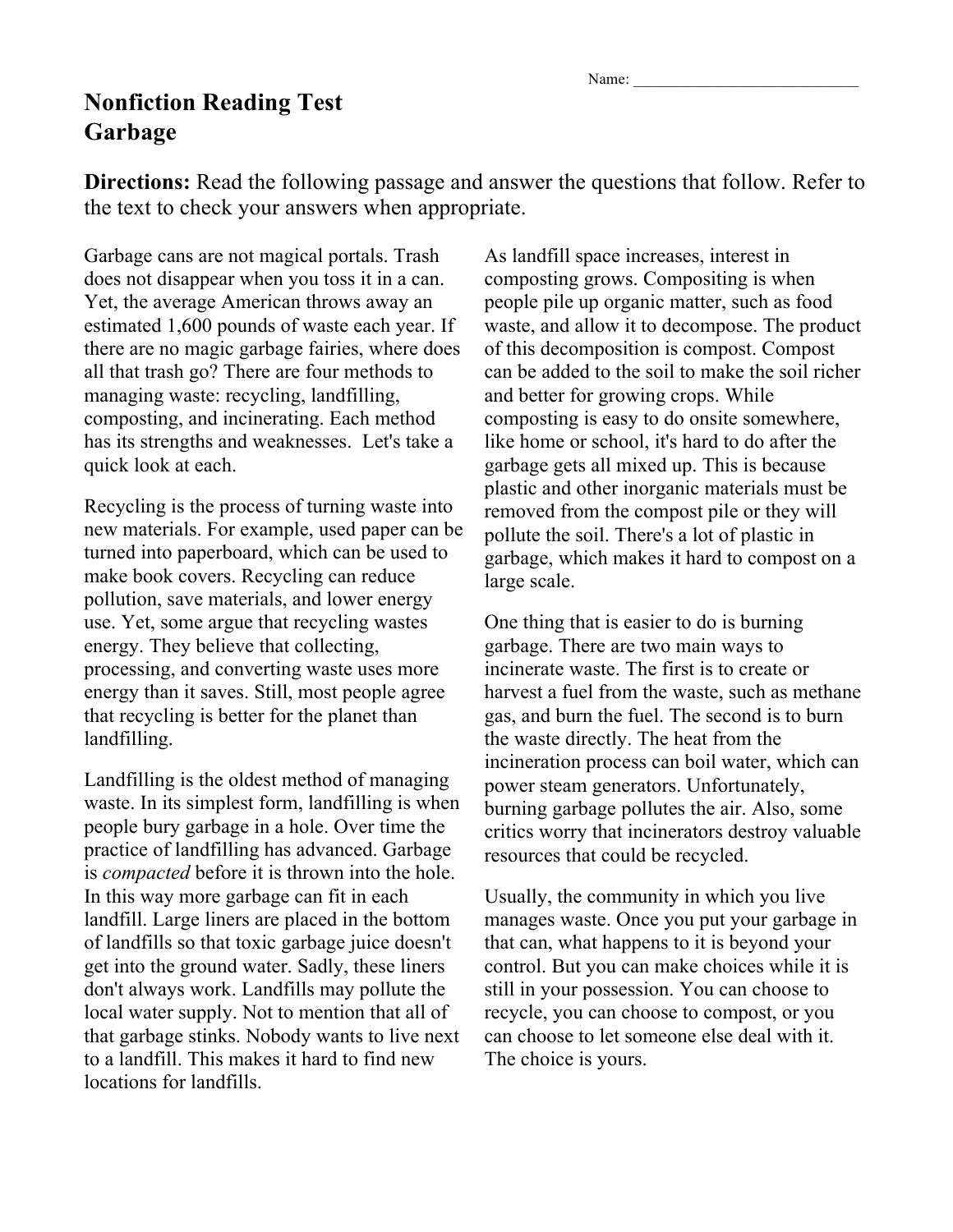1. Which best explains why the author begins the text by talking about magical garbage fairies?

- a. He is putting a common misconception to rest.
- b. He is trying to get the reader's attention.
- c. He is addressing his concern in a serious way.
- d. He is supporting his argument with evidence.
- 2. Which best defines the meaning of *incineration* as it is used in the text?
- a. To bury waste materials in a large hole
- b. To allow waste products to decompose and become fertilizer
- c. To burn waste materials and harvest the energy
- d. To turn waste materials into products like book covers
- 3. Which was **not** cited in the third paragraph as an issue with landfilling?
- a. Landfills are smelly. b. Usable materials are wasted in landfills.
- c. Landfills may pollute the water supply. d. It is difficult to find locations for landfills.
- 4. Which conclusion could best be supported with text from the passage?
- a. Each method of waste management has its drawbacks.
- b. Recycling is without a doubt the best way to handle waste.
- c. Incineration is the best way to process waste.
- d. All large cities should create massive compost piles.
- 5. Which best expresses the main idea of the fourth paragraph?
- a. Landfills take up a lot of space.
- b. Composting is good for the soil but it can be hard to do.
- c. The process of composting is very complicated and scientific.
- d. There is a lot of plastic garbage in landfills.
- 6. Which best expresses the meaning of the word *compacted* as it is used in the third paragraph?
- a. Garbage is burned before it is thrown in a hole.
- b. Garbage is put in trucks before it is thrown in a hole.
- c. Garbage is crushed smaller before it is thrown in a hole.
- d. Garbage is put in a can before it is thrown in a hole.
- 7. Which best expresses the author's main purpose in writing this?
- a. To convince readers to recycle and compost
- b. To persuade readers that recycling is a waste of resources
- c. To compare and contrast recycling and landfilling
- d. To inform readers of methods of waste management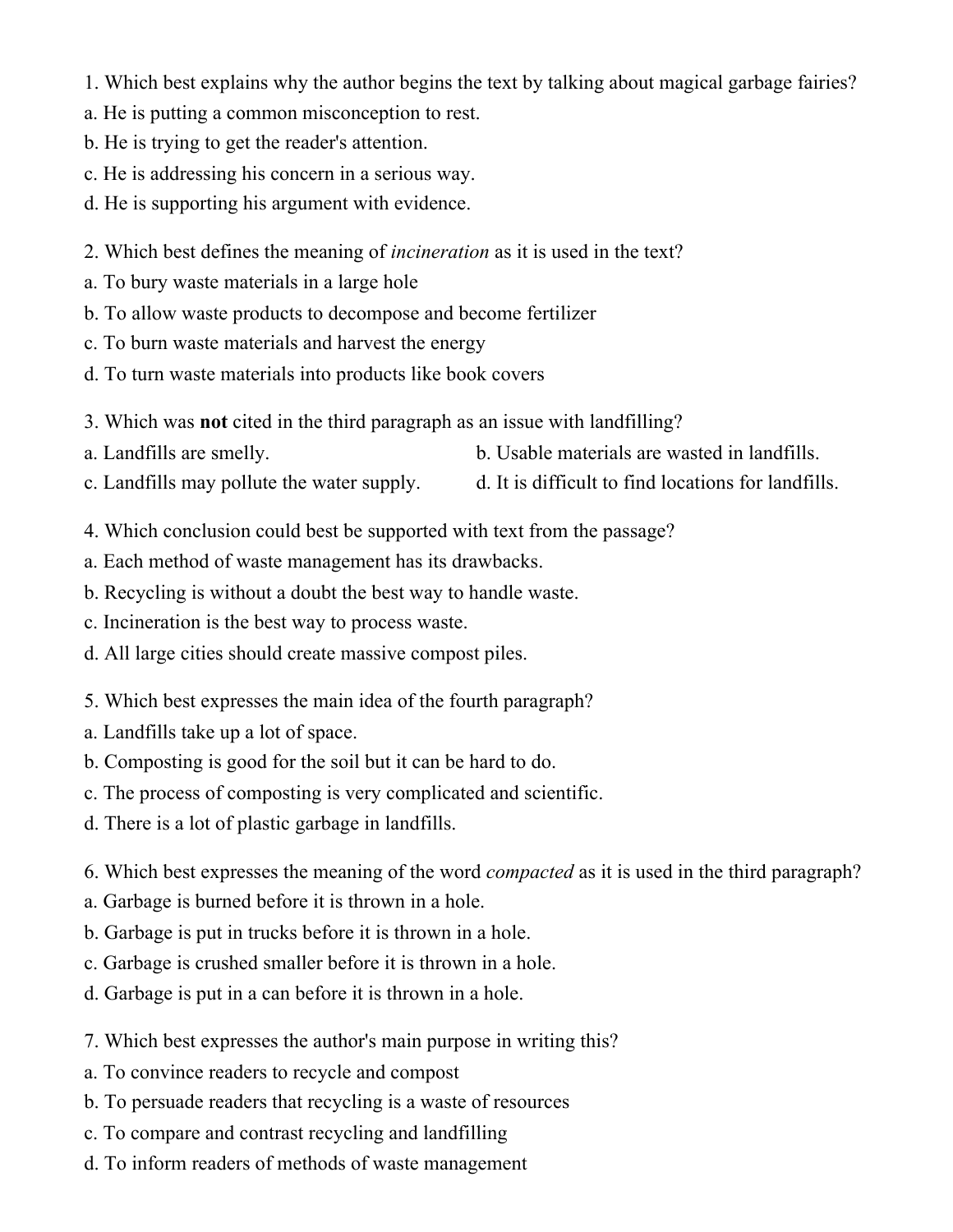- 8. Which is **not** included in this text?
- a. A description of how trash is collected
- b. A description of the uses of compost
- c. A description of the two methods of incinerating trash
- d. A description of how landfills have advanced over time
- 9. Which best explains why composting is not feasible on a large scale?
- a. People wouldn't want to touch all of that gross rotting food.
- b. It would smell too bad in densely populated cities.
- c. It would attract rodents that would spread disease.
- d. Plastic would get into the compost and turn it into a pollutant.
- 10. Which title best expresses the main idea of this text?
- a. *The Magic of Recycling: Bringing Back What Was Once Lost*
- b. *Methods of Waste Management: Pros and Cons*
- c. *Recycling, Landfilling, or Composting: Which is Best For You?*
- d. *Do Your Part: How to Save the Earth by Recycling and Composting*

1. Which two methods of waste management do you believe are best for society? Support your argument with text.

 $\mathcal{L}_\text{max} = \mathcal{L}_\text{max} = \mathcal{L}_\text{max} = \mathcal{L}_\text{max} = \mathcal{L}_\text{max} = \mathcal{L}_\text{max} = \mathcal{L}_\text{max} = \mathcal{L}_\text{max} = \mathcal{L}_\text{max} = \mathcal{L}_\text{max} = \mathcal{L}_\text{max} = \mathcal{L}_\text{max} = \mathcal{L}_\text{max} = \mathcal{L}_\text{max} = \mathcal{L}_\text{max} = \mathcal{L}_\text{max} = \mathcal{L}_\text{max} = \mathcal{L}_\text{max} = \mathcal{$ 

 $\mathcal{L}_\text{max} = \mathcal{L}_\text{max} = \mathcal{L}_\text{max} = \mathcal{L}_\text{max} = \mathcal{L}_\text{max} = \mathcal{L}_\text{max} = \mathcal{L}_\text{max} = \mathcal{L}_\text{max} = \mathcal{L}_\text{max} = \mathcal{L}_\text{max} = \mathcal{L}_\text{max} = \mathcal{L}_\text{max} = \mathcal{L}_\text{max} = \mathcal{L}_\text{max} = \mathcal{L}_\text{max} = \mathcal{L}_\text{max} = \mathcal{L}_\text{max} = \mathcal{L}_\text{max} = \mathcal{$ 

 $\mathcal{L}_\text{max} = \mathcal{L}_\text{max} = \mathcal{L}_\text{max} = \mathcal{L}_\text{max} = \mathcal{L}_\text{max} = \mathcal{L}_\text{max} = \mathcal{L}_\text{max} = \mathcal{L}_\text{max} = \mathcal{L}_\text{max} = \mathcal{L}_\text{max} = \mathcal{L}_\text{max} = \mathcal{L}_\text{max} = \mathcal{L}_\text{max} = \mathcal{L}_\text{max} = \mathcal{L}_\text{max} = \mathcal{L}_\text{max} = \mathcal{L}_\text{max} = \mathcal{L}_\text{max} = \mathcal{$ 

 $\mathcal{L}_\text{max} = \mathcal{L}_\text{max} = \mathcal{L}_\text{max} = \mathcal{L}_\text{max} = \mathcal{L}_\text{max} = \mathcal{L}_\text{max} = \mathcal{L}_\text{max} = \mathcal{L}_\text{max} = \mathcal{L}_\text{max} = \mathcal{L}_\text{max} = \mathcal{L}_\text{max} = \mathcal{L}_\text{max} = \mathcal{L}_\text{max} = \mathcal{L}_\text{max} = \mathcal{L}_\text{max} = \mathcal{L}_\text{max} = \mathcal{L}_\text{max} = \mathcal{L}_\text{max} = \mathcal{$